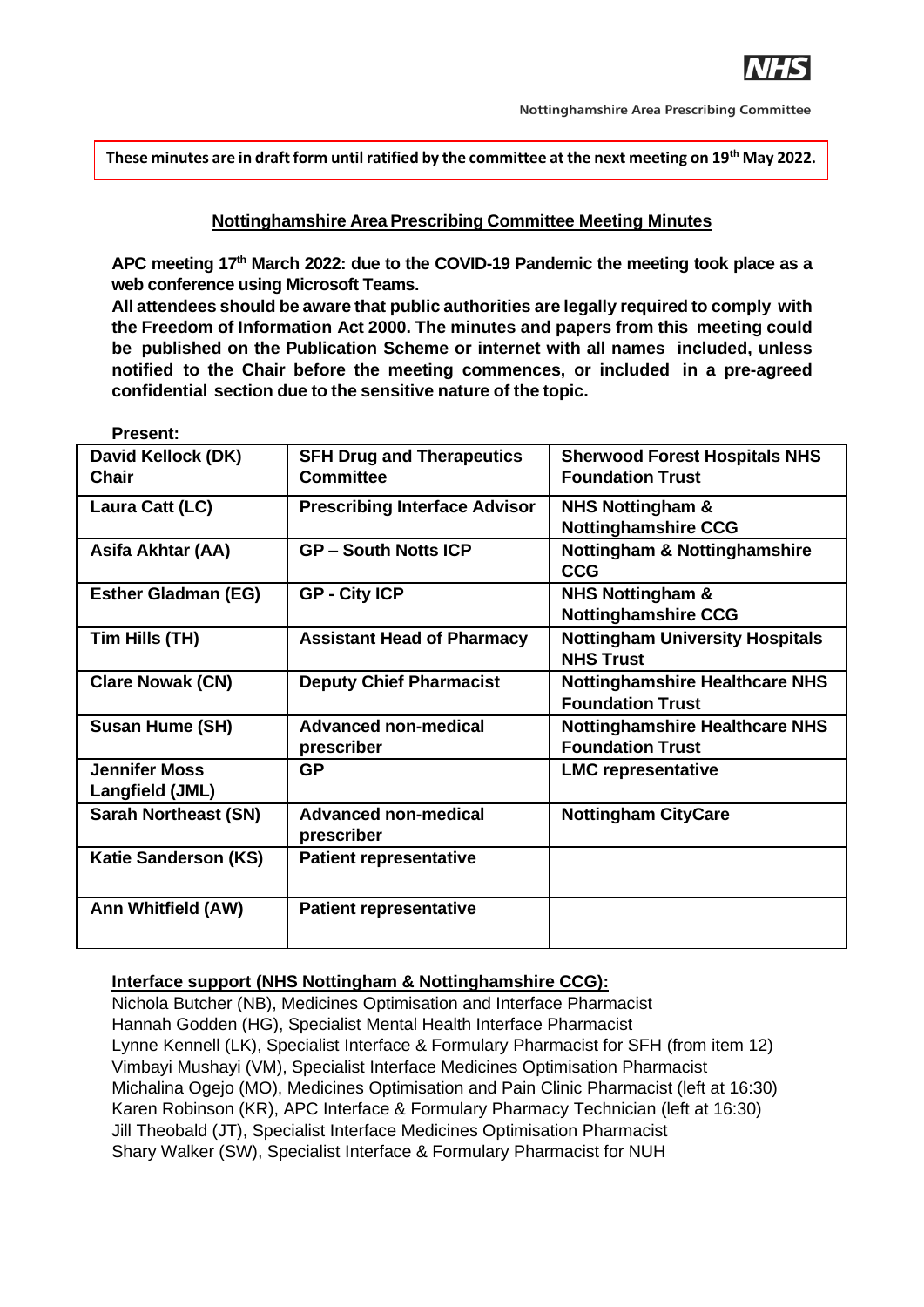

# **1. Apologies**

Tanya Behrendt (TB), Senior Medicines Optimisation Pharmacist, NHS Nottingham & Nottinghamshire CCG

Khalid Butt (KB), GP and LMC representative Mid Notts ICP,

NHS Nottingham & Nottinghamshire CCG

Steve May (SM), Chief Pharmacist Sherwood Forest Hospitals NHS Foundation Trust David Wicks (DW), GP Mid Notts ICP Nottingham & Nottinghamshire CCG Ankish Patel (AP), Head of PCN Workforce

# **2. Declarations of interest**

None declared.

# **3. Minutes of the last meeting / matters arising**

The minutes from the previous meeting were reviewed and accepted as an accurate record, subject to minor amendments.

### **Ibandronic acid for adjuvant treatment of breast cancer**

TH informed the committee that discussions were ongoing within the CCG about commissioning this treatment with a meeting scheduled for early April. TB and TH to keep APC informed on progress.

## **Diabetes Guideline - options paper**

The updated NICE guidance has been published. LC and LK are updating the guideline and providing support for the CCG business case. LC and LK to keep APC informed on progress but agreed guideline be removed from the APC agenda.

### **Sativex traffic light status**

Agreed to remove from the APC agenda, NUH reviewing and will inform APC if any changes need agreement.

# **Amiodarone**

The publication of the RMOC amiodarone shared care template is still awaited. SW informed the APC that the minor changes suggested at the December APC were completed. However, there is an ongoing discussion about how the labs at the acute trusts report TFTs. The labs (NUH and SFH) had confirmed that if a TFT is requested, they will do TSH initially and only do a T4 and T3 if TSH is abnormal. If, though, TSH, T4 and T3 are requested separately, all three will be tested. SW also mentioned that GPs can order "XTFT" by using ICE, which will request all three tests. GPs at the meeting said that, in practice, only TFT is usually requested, and the labs will test for T3 and T4 if TSH is abnormal. Changing the way that TFTs were ordered would not be easy for GP practices, so clarification was requested on how essential it was to test T3 and T4 if TSH was normal. **ACTION: SW to clarify with Endocrinology whether it is essential to routinely test T3 and T4.**

### **Fentanyl patches – switch to Opiodur® brand**

Active switches will not be taking place in GP practices, due to lack of capacity. MO has discussed this with the PCN teams and it is agreed that patients will be reviewed and switched to Opiodur**®** at their annual medication reviews. Practices have been reminded of the need to prescribe by brand. Agreed to be removed from the APC agenda.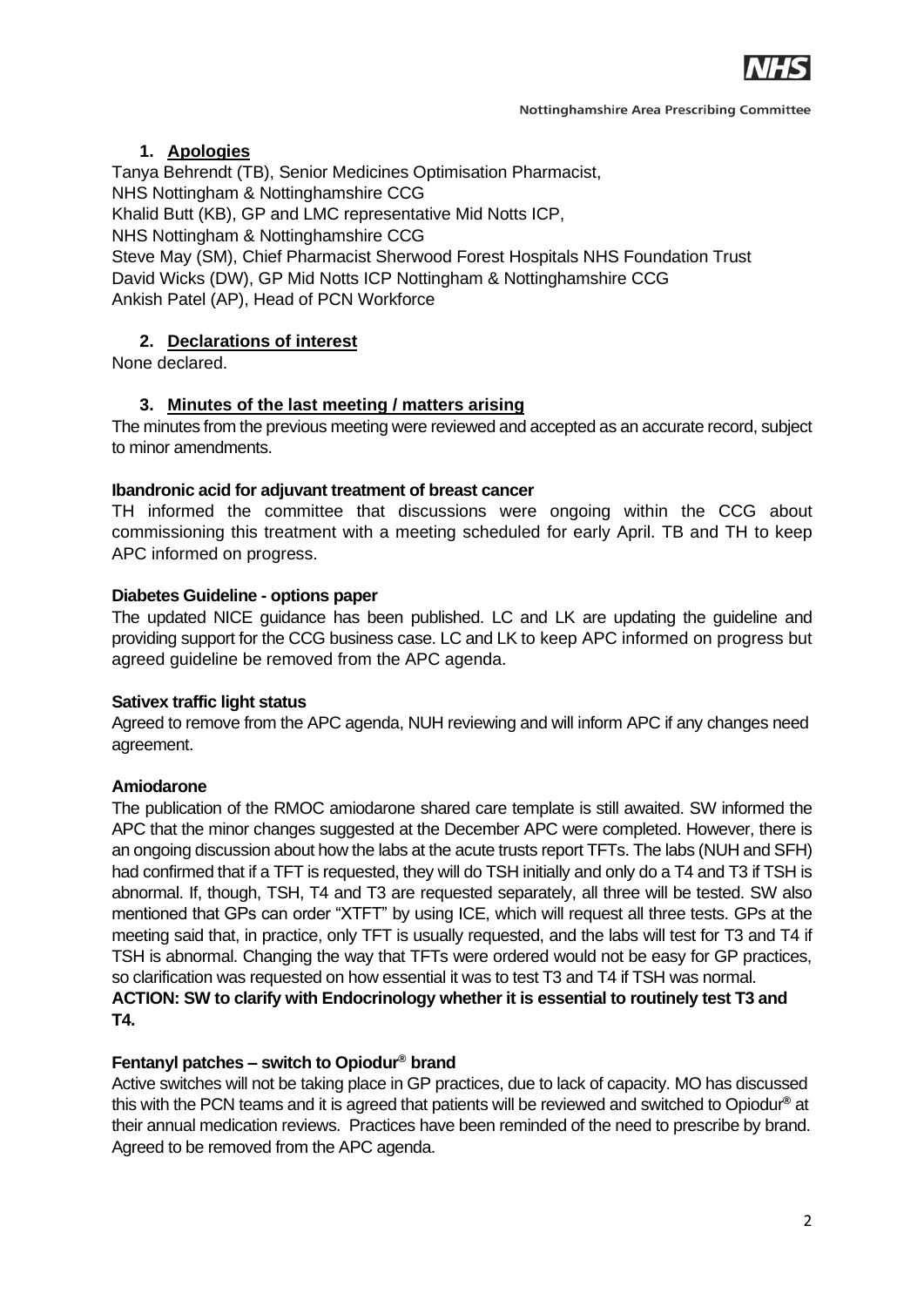

### **Inclisiran**

LC informed the committee that educational resources had been circulated. The discounted price for Inclisiran is now available for secondary care as well as primary care but initiation and administration will remain with primary care because the acute trusts do not have the capacity to take this on. Agreed that this item can be removed from the APC agenda.

### **DOAC rebates**

LC explained that the NHSE Investment and Impact Fund (IIF) indicators for 2022/2023 include an incentive to increase the number of patients on DOACs for treatment of AF, but also incentivises increasing the percentage of AF patients on edoxaban compared to other DOACs. It is, therefore, possible that clinicians in primary care will consider switching patients to edoxaban from other DOACs. VM is working with specialists to develop a set of principles, to avoid inappropriate switching.

## **Terms of Reference**

The APC terms of reference have been published and will be reviewed when the ICS is established in July.

## **Steroid Cards**

The steroid card guidance is complete and published. Jo Freeman is currently creating an accompanying patient information leaflet which will be presented at a future APC meeting.

### **Gastroprotection and Antithrombotic Guideline**

The APC was asked to host the NUH guidance on gastroprotection with antithrombotics. However, national guidance had changed since the guideline was written, so it has been removed from the APC website. A new guideline about gastroprotection for patients on NSAIDs or antiplatelets is in development and will be presented at APC in May.

### **Pabrinex® IM Injection**

A traffic light reclassification from AMBER 2 to AMBER 3 was discussed at APC in December 2021 and more information on patient cohorts and observation period post-injection was requested. HG summarised that a 15-minute observation period is recommended post-injection, due to a slight risk of anaphylaxis. It is expected that patient cohorts will include high-risk drinkers who are not accessing a specialist alcohol service. Agreed as AMBER 3.

### **ACTION: HG to change traffic light status from AMBER 2 to AMBER 3 and update the APC alcohol dependence guideline.**

### **Acamprosate**

A traffic light reclassification from AMBER 2 to AMBER 3 was requested and discussed at the Joint Formulary Group (JFG) meeting in November 2021. JFG recommended the traffic light remain as AMBER 2 but this was not discussed at APC in December 2021. HG summarised the request and asked APC for confirmation of agreement to the traffic light classification. The requesting clinician had asked for AMBER 3, but the committee agreed that AMBER 2 was more appropriate. **ACTION: HG to feed back to the requesting clinician.**

### **Hypothyroidism in pregnancy**

NB has written a primary care guidance document to summarise treatment pathways for hypothyroidism management during pregnancy and is awaiting comments. Management differs between NUH (managed in primary care) and SFH (managed by the midwifery team and secondary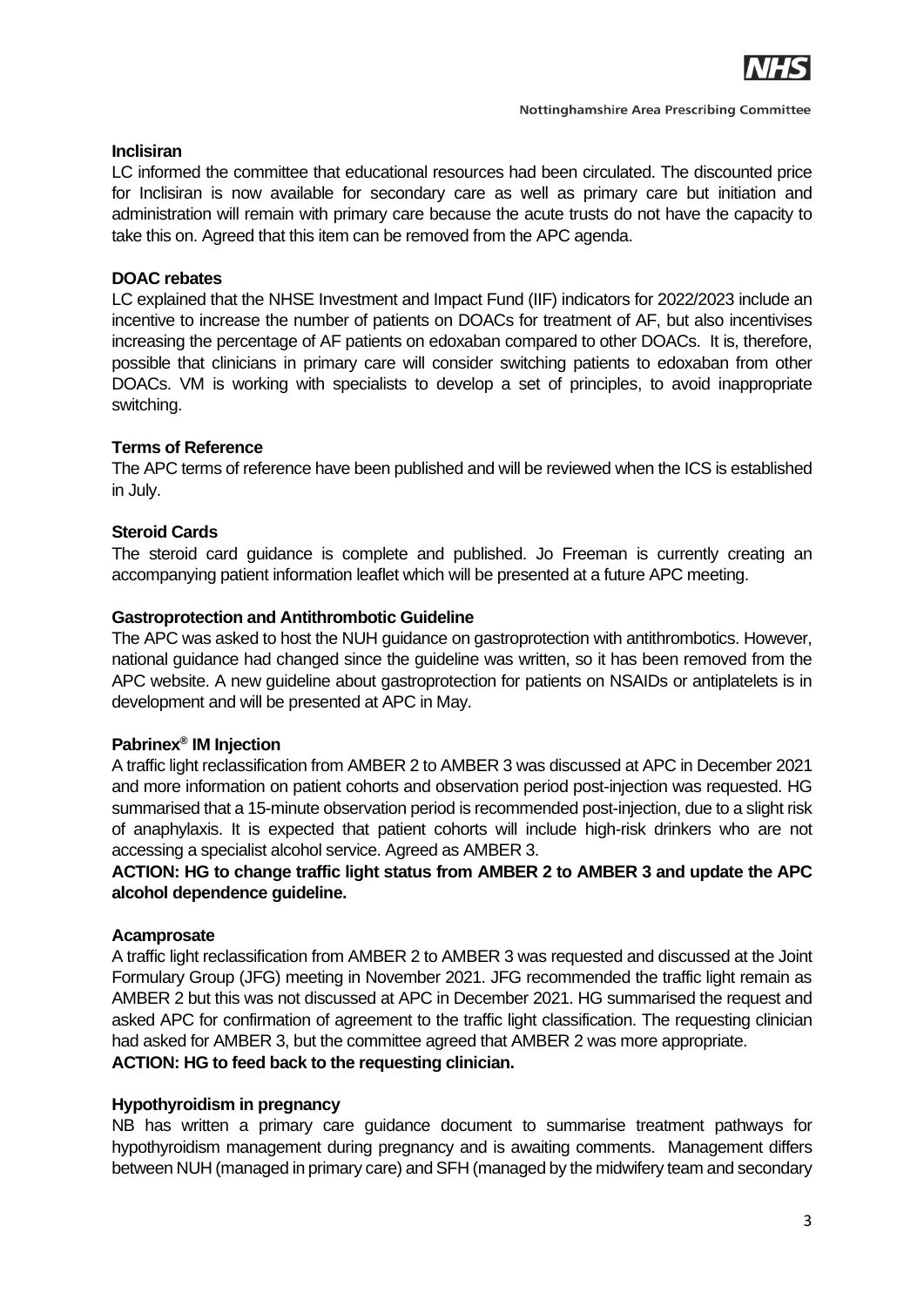

care). JML informed the committee that she had a meeting scheduled to discuss the possibility of SFH adopting primary care management and would let NB know the outcome. **ACTION: NB to liaise with JML and develop a primary care guideline.**

### **4. Sick Day Rules Guidance**

This item was removed from the agenda pending further discussion with renal specialists. Sick day guidance will continue to be developed and will be presented at a future APC meeting. No further action is required by APC at this time.

# **5. FOR RATIFICATION - Allergic Rhinoconjunctivitis Guidance**

JT presented the guidance, which had been reviewed by the secondary care allergy team and changed to include more detail, especially around self-care and referral criteria. The main changes were:

- Changed title from Allergic Rhinitis to Allergic Rhinoconjunctivitis Treatment Pathway.
- Added montelukast as a consideration for patients who also have asthma.
- Added link to SPS guidance on treating hayfever or allergic rhinitis in pregnancy.
- Removed "Seasonal" and "Perennial" as not the same as "Mild and intermittent" and "Moderate-severe or persistent".
- Added patient leaflet with nasal douching instructions as an appendix and strengthened advice to recommend nasal douching.
- Added advice to purchase eve drops. Sodium cromoglicate is currently GREY on the formulary; the price has come down so agreed to GREEN classification, with advice to purchase OTC.
- Added advice to consider high-dose antihistamines for moderate-severe symptoms (cetirizine only) – highlighted that this is an off-licence indication.
- Addition of advice to counsel on correct nasal spray technique with link to instructional video.
- Changed prednisolone course from 5 days to 5-10 days (as per NICE CKS).
- Expanded referral information to include specific referral for immunotherapy or to ENT if non-allergic.

The committee welcomed the timely publication of more detailed guidance prior to the hayfever season. JML requested clarification on whether dose tapering is required following a 10 day course of prednisolone. The group agreed to the addition of the off-licence higher- dose antihistamine, but requested the addition of a warning regarding the need to counsel patients about the risk of it causing drowsiness. Sodium cromoglicate classification was agreed as GREEN, but with a strong message that patients should be advised to purchase it over the counter.

The guideline was ratified, subject to the agreed changes.

**ACTION: JT to make the agreed changes and upload the guideline to the APC website.** *Post-meeting note: Tapering of prednisolone is not routinely required for courses of less than 3 weeks at doses of less than 40mg daily.*

# **6. FOR RATIFICATION – Aminosalicylates in Inflammatory Bowel Disease in Adults**

SW presented the information sheet, which has been adapted from the NUH guideline, ''A Guideline for the Use of Aminosalicylates in Inflammatory Bowel Disease in Adults.". The main change was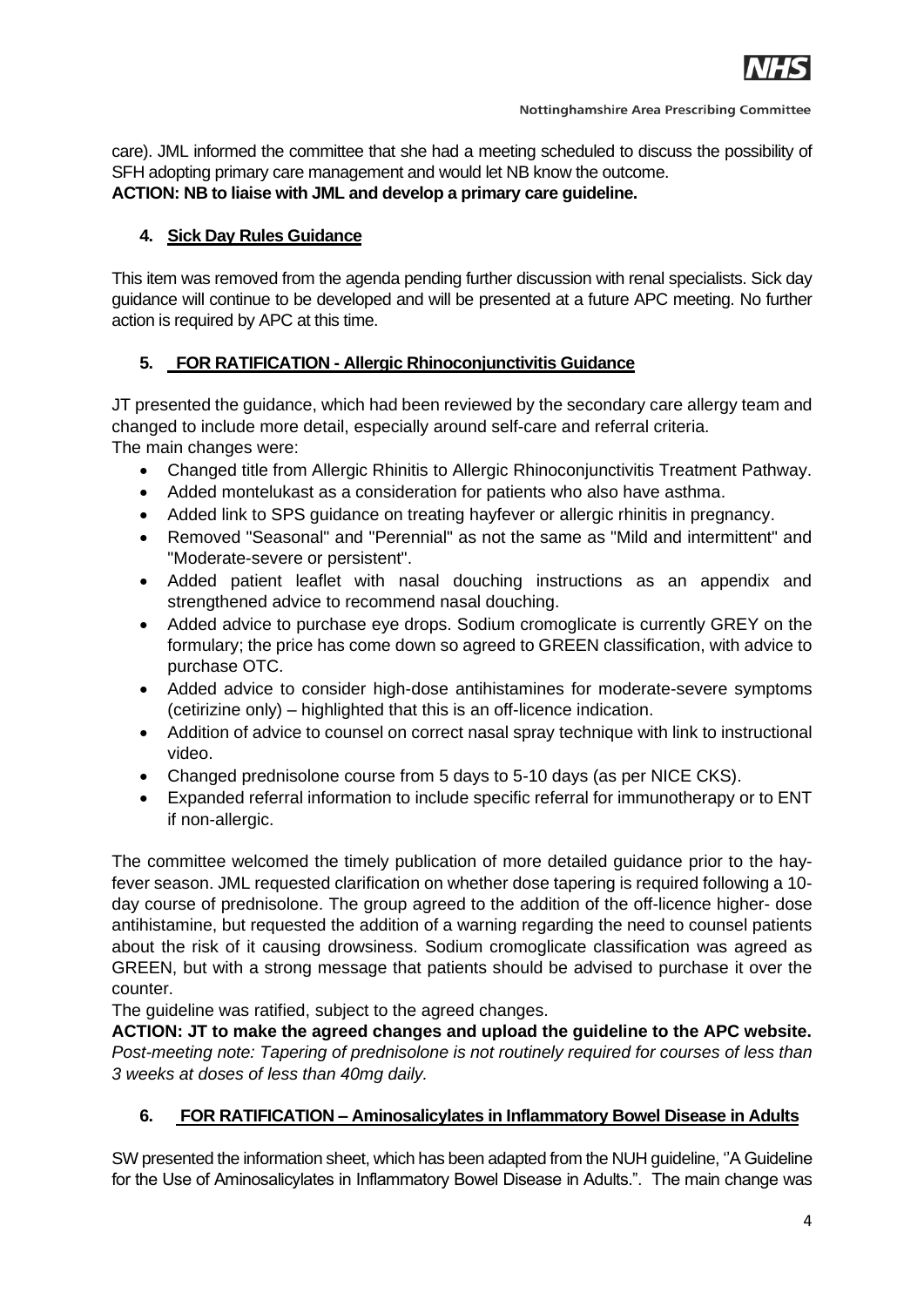

the monitoring schedule, which was increased from yearly to 6-monthly. It was mentioned that NUH gastroenterology governance has asked for the guideline to be reviewed again, particularly around the monitoring section as some consultants do not agree to the increased monitoring schedule. SFH consultants expressed concerns that switching to 6-monthly monitoring would be a significant increase in workload and in inconvenience to patients. APC felt an agreement is needed prior to ratifying the information sheet.

The addition of Octasa<sup>®</sup> suppository was agreed. APC requested further clarity on the urine dipstick as it was not included in the guideline but was recommended on SPS.

**ACTION: SW to contact the author of the SPS Drug Monitoring to seek clarification on the monitoring schedule recommendation and risk factors for aminosalicylates and to clarify with NUH and SFHT the need for periodic urine dipstick monitoring. SW to make the required changes and bring back to APC in May.**

# **7. FOR NOTING – Preferred brands list (CCG)**

JT presented the CCG preferred brands list, which was approved in January 2022 by the CCG Chief Pharmacist Management Team (CPMT) and is published on the Shared Medicines Management website. The committee noted the list and made a recommendation to improve the formatting of the controlled drug section.

# **ACTION: JT to change the formatting of the controlled drug section of the list.**

# **8. FOR DISCUSSION – Melatonin Prescribing Update and Options paper**

HG presented an update and options paper, following on from discussions at the October 21 and December 21 APC meetings.

Concerns have been raised by both SFHT and NUH regarding the number of patients prescribed unlicensed melatonin products when licensed products are now available, albeit at an increased cost. The cost pressure of switching to licensed products is significant. The current position is that SFHT have a pass-through arrangement funded by the CCG while NUH covers the costs themselves with no pass-through.

TH supported option 2 or 3, with a slight preference toward option 3. APC supported a move towards an AMBER classification with defined criteria, or restrictions for melatonin prescribing.

HG also noted that a new melatonin liquid is due to be launched which has a more favourable excipient profile for children.

The prescribing of licensed melatonin products for paediatrics will exceed the APC mandate and a business case will be required. Part of the business case could include highlighting the benefit of a commissioned sleep service, using the Northamptonshire CCG melatonin pathway as a good example.

**ACTION: HG to create a system-wide melatonin working group with relevant stakeholders, to support a business case. JML asked to be included as part of her CDA (Clinical Design Authority) role.**

*Post-meeting note: NUH discussed melatonin prescribing at DTC and would like to be included in the working group.*

# **9. FOR RATIFICATION – Ciclosporin Eye Drops Information Sheet**

MO presented the new information sheet which combined what were previously two separate documents, Ikervis® and Verkazia® both due for a review. Dr Maharajan, Consultant Ophthalmologist at NUH, had reviewed and approved the changes.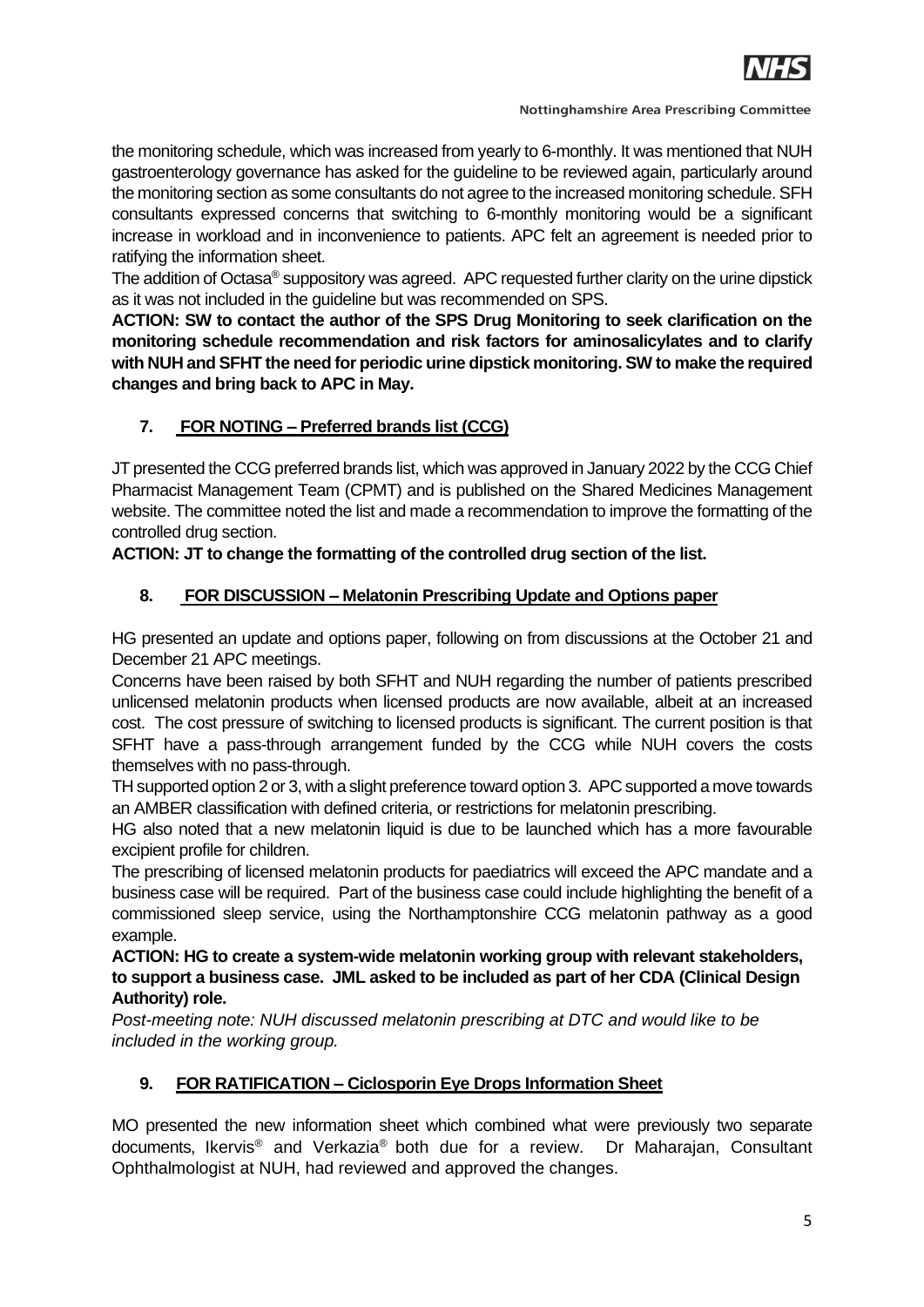

Main changes:

- After eye drops application, keep eyes closed for 2 minutes to increase local drug action and reduce systemic absorption.
- Patients and carers should be counselled on the effects on driving and performance of skilled tasks because of increased risk of blurred vision.
- Avoid use in pregnancy and during breastfeeding.
- Ikervis<sup>®</sup> brand: BNF lists pomelo juice as a possible factor in increasing ciclosporin exposure, while purple grape juice is predicted to decrease it.
- Ciclosporin eye drops should be prescribed by brand.
- List of references extended, with websites links for easier access.

The committee ratified the information sheet but requested that it needed to specify that Verkazia® was only licensed for use in 4-17year olds.

# **ACTION: Ratified with the minor amendment. MO to update the information sheet and upload it.**

# **10. FOR RATIFICATION - Vitamin B12 Deficiency In Adults; Primary Care Guidance**

LC presented the guidance on behalf of Kyla Twigger (KT) (Medicines Optimisation Pharmacist, Mid Notts CCG). The NICE guideline is due next year; in the interim of that being published, KT had worked with Steve Jones (Haematologist SFHT) to adapt the Sheffield CCG guideline which was produced in line with the current CKS guidance. Oral cyanocobalamin is currently classified as GREY on the joint formulary with self-care advice if the deficiency is due to diet. A licensed oral cyanocobalamin, Orobalin® , became available in July 21; however, the committee felt the current classification was still appropriate. Suggestions were made to increase the emphasis on self-care, especially in the initial stages and where no symptoms were present.

## **ACTION: LC will feed back the actions to incorporate self-care information and the RCGP information and bring back to the next APC.**

### **11. FOR RATIFICATION – Acute Cough/Bronchitis**

NB presented the updated guideline. This guideline was reviewed as it had reached its review date. The main changes were:

- Acute Bronchitis CKS (June 21) and NICE NG120 (2019) reviewed and incorporated.
- Self-care strategies and links to TARGET RTI and APC Cough PIL's added.
- Guidance on when to consider offering an antibiotic added.
- Guidance on prescribing after a CRP test result added.
- Information about medications not to be offered and about worsening symptoms added.
- Antibiotic options for >18 years and <18 years added.

Comments from the committee:

- A statement about the erythromycin and statin interaction was requested.
- A statement about RSV and about considering this as a cause of a cough in <2 years was requested,
- The CRP values need adjustment.

It was agreed that if these minor changes were made the document would be ratified without requiring further review.

### **ACTION: NB to make the changes and upload the document.**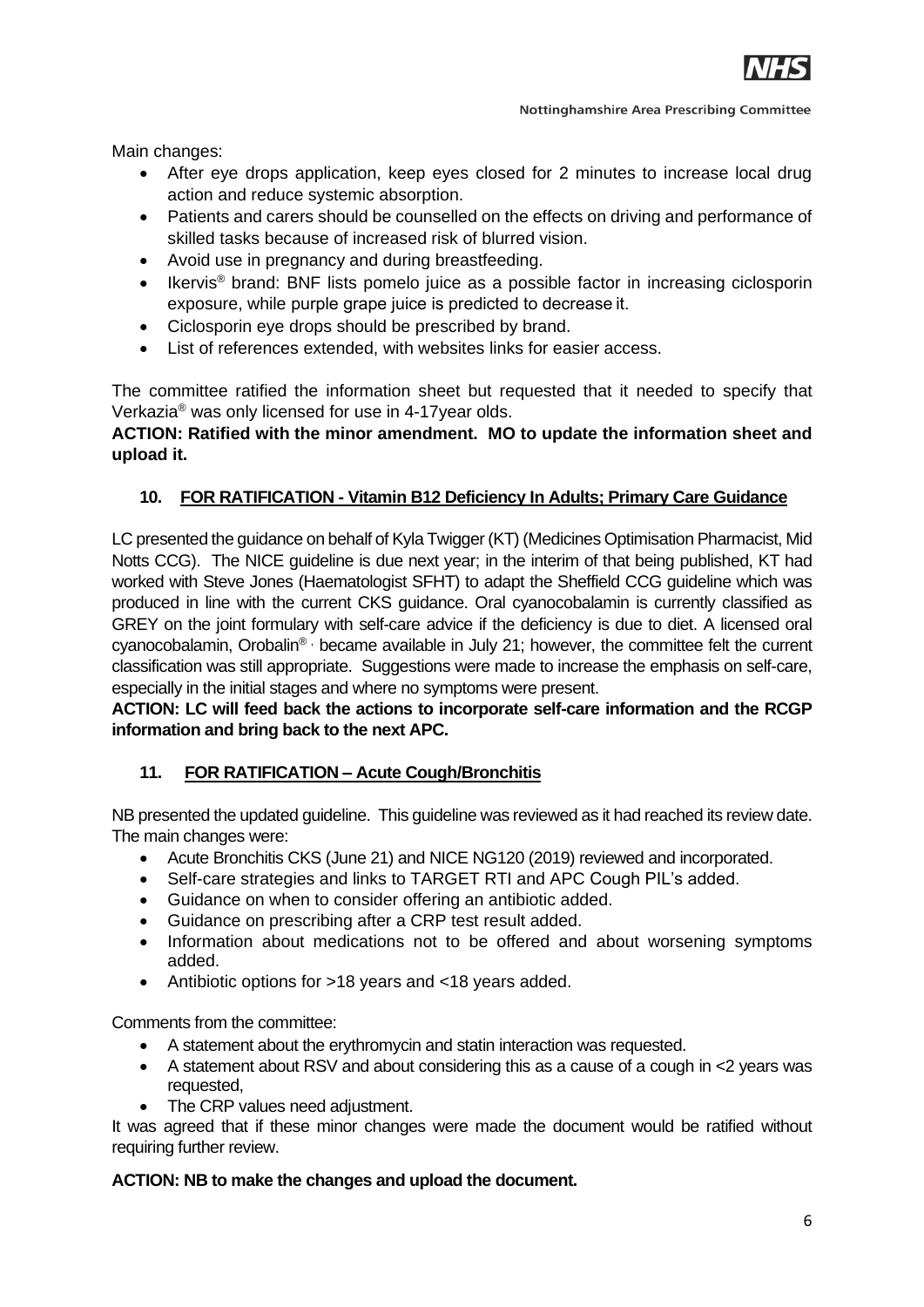

# **12. FOR RATIFICATION – Shared Care Patient Information Leaflet**

HG presented the information sheet, which was produced with APC patient representatives AW and KS. The aim of the leaflet is to answer some of the most frequently asked questions that patients/carers have about shared care in our local health community.

Discussion took place around the specific wording that describes GP responsibilities when accepting or refusing shared care. AA highlighted that a section on patient responsibilities was important.

### **ACTION: HG to action the suggested changes and email a final version to the committee for ratification.**

## **13. FOR RATIFICATION – Clonidine for Tic Disorders in Children: Formulary Submission and Prescribing Information Sheet**

Clonidine for tic disorders in children was discussed at the February JFG meeting; an AMBER 2 classification was recommended and an APC prescribing information sheet requested. HG presented the clonidine information sheet, which was written in conjunction with specialists. The information sheet was well received.

It was noted that the prevalence of tic disorders during childhood has increased during the COVID-19 pandemic. Clonidine discontinuation will be specialist-led and is usually before the age of 18 years. Clonidine 100microgram tablets are currently non-formulary. An AMBER 2 classification was agreed and the prescribing information sheet ratified.

**ACTION: HG will add the clonidine 100microgram tablets to the next JFG formulary amendments and upload the information sheet.**

### **14. Formulary Amendments and Horizon Scanning**

**Traffic light changes:**

- **Antibiotics for acne** Update all antibiotics for acne as AMBER 3, in line with APC antimicrobial guidelines, to promote good antimicrobial stewardship (some were previously AMBER 2) and suggest using the dermatological section of the formulary for acne.
- **Atropine 1% eye drops preservative free minims**  Clarified as AMBER 2 for hypersalivation.
- **Chloral hydrate & chloral betaine** Clarified RED for short term use for sleep disorders and AMBER 2 for movement disorders or sleep problems associated with a movement disorder, in line with NPPG guidance. Work is ongoing with MSOs to identify current patients in primary care; appropriate repatriation should take place for any patients identified for review, as careful withdrawal of the medication will be required. JML requested that consideration also be given to patients who may have transitioned to adult services.
- **Fexofenadine 30mg tablets (paediatric strength)** GREEN (higher strengths already GREEN).
- **GnRH analogues for gender dysphoria** Clarified that triptorelin is the first-line GnRH analogue; (remains AMBER 2). Leuprorelin and goserelin are second-line (AMBER 2).
- **Hydrogen peroxide 3% solution** AMBER 2 on tissue viability recommendation (previously unclassified).
- **Methadone tablets and liquid** AMBER 2 classification to be expanded to include initiation by the palliative team.
- **Methadone 10mg/ml solution for injection –** deferred to trust DTCs for RED, based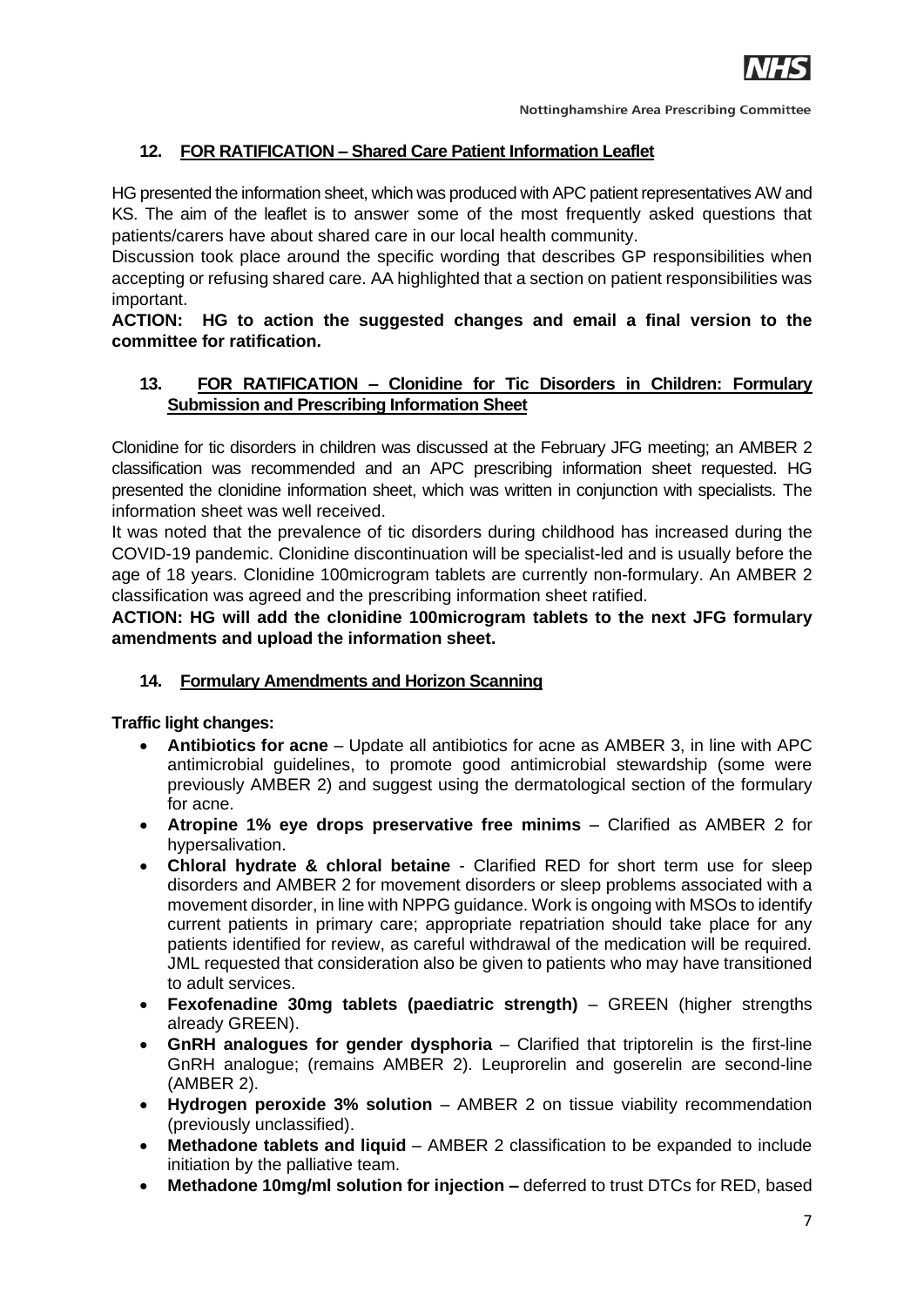

**Nottinghamshire Area Prescribing Committee** 

on potential availability problems in primary care and low frequency of use.

- **Minoxidil 5% scalp foam (Regaine® )** to remain GREY non-formulary as it is available to purchase OTC as part of self-care option.
- **Nirmatrelvir / ritonavir film-coated tablets (Paxlovid®▼)**  RED.
- **Orlistat** GREY (was AMBER 3), less suitable for prescribing; also, there is a dedicated service commissioned by Public Health, who should manage such treatments.
- **Pfizer BioNTech COVID-19 vaccine paediatric strength 10 micrograms/dose (Comirnaty®▼)** – GREEN, for use in line with National programme as per other Covid-19 vaccines.
- **Potassium permanganate (Permitabs® )** AMBER 2 (previously unclassified) on tissue viability recommendation.
- **Venlafaxine oral solution** GREEN (expensive). Add the following wording: "Liquid formulations are very expensive. Only use where switching to another antidepressant (e.g. orodispersible mirtazapine) is not clinically appropriate."

#### **Horizon scanning - added as GREY no formal assessment:**

- Fenfluramine hydrochloride (Fintepla oral solution® ▼);
- Glucagon (Ogluo<sup>®</sup>) solution for injection in pre-filled pen;
- Glyceryl trinitrate topical gel (Eroxon MED3000 DermaSys®);
- Salmeterol xinafoate / fluticasone propionate inhalation powder (Seffalair Spiromax<sup>®</sup>);
- Propamidine isetionate 0.1% eye drop (an aromatic diamidine antibacterial), Brolene<sup>®</sup> eye drops;
- Dibrompropamidine isethionate 0.15% antibacterial eye ointment (Brolene<sup>®</sup>).

*Post-meeting note: Propamidine eye drops and dibrompropamidine eye ointment are currently classified RED for Acanthamoeba keratitis. Therefore, to remain classified RED.*

#### **For noting:**

• Solriamfetol for narcolepsy (NICE TA758) – Under review by NUH DTC.

#### **New applications:**

#### **Palforzia (NICE TA)**

NICE TA Palforzia® for treating peanut allergy in children and young people was published on 2<sup>nd</sup> February 2022. APC are mandated to make it available in the formulary by the first week of May. The NUH allergy service is unable to offer Palforzia® at present as they do not have capacity to deliver the service safely. NUH is currently waiting for guidance from BSCAI on the patient eligibility criteria and guidance from the tertiary allergy centres to understand realistically how much resource is needed to implement this service. Similar concerns were expressed by the Leicester allergy centre regarding service delivery of Palforzia®. Due to the inability to implement the service at present, it was agreed to leave Palforzia® unclassified and add that a local pathway is currently being developed.

**ACTION: Leave unclassified for now and await the tertiary centres' decisions.** 

## **Bevespi**® **and Trixeo**® **inhalers**

**Bevespi®** - SW presented an overview of Bevespi® Aerosphere as the first and only LAMA/LABA combination available as a pressurised metered-dose (pMDI) inhaler in the UK. Therefore, it provides a device option that can be used with or without a spacer, which will be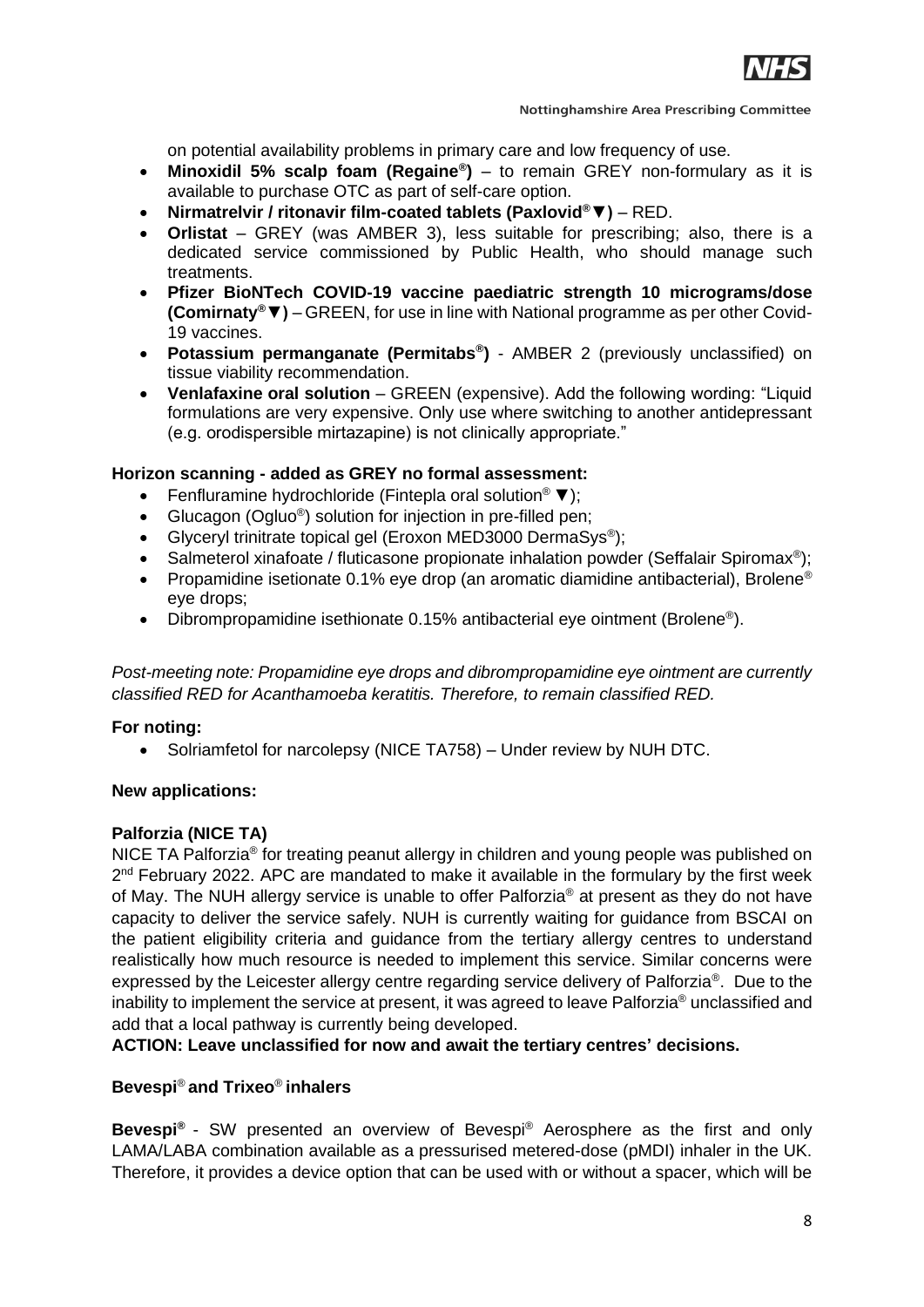

**Nottinghamshire Area Prescribing Committee** 

very useful in patients with COPD who have a preference for using a pMDI device. It was agreed that there will always be some patients for whom an MDI device is clinically appropriate.

SW contacted the respiratory specialist prescribers across Nottinghamshire and sought their opinion on whether there is a need for a LAMA/LABA MDI device or whether the Spiolto® Respimat is already sufficient. The feedback from the specialist prescribers was all positive in favour of Bevespi® Aerosphere. They agreed that there is a need for a LAMA/LABA MDI device in patients with COPD, particularly in COPD patients over the age of 60, and in patients with severe COPD, as they manage better with an MDI device and a spacer. Additionally, in their experience the Respimat device often causes a cough that is not tolerable for patients. Finally, with dry powder devices, they reported that the patients' inhalation tends to be insufficient and that the powder leads to "clumping" in the upper airways.

# **ACTION: Add to formulary with AMBER 3 classification and also add to the COPD guidelines.**

**Trixeo®** – This is a triple fixed-dose LAMA/LABA/ICS combination in a pMDI device, licensed as a maintenance treatment in adult patients with moderate to severe COPD, who are not adequately treated by a combination of ICS/LABA or LABA/LAMA.

Trimbow® pMDI is another triple combination device already available on the formulary for COPD. There is a slight advantage in Trixeo<sup>®</sup> over Trimbow<sup>®</sup>, in that it does not require fridge storage before use. Additionally, the submitter felt that it was a better progression from Bevespi® in terms of patient compliance as it is a similar device.

An overview of the pulmonary rehab programme provided by AZ to patients on Trixeo<sup>®</sup> was also presented. SW summarised feedback from the ICS-wide respiratory meeting about concerns that virtual rehabilitation is not seen as a gold standard and that patients could miss out on a better local service if those patients on Trixeo® opt into the AZ pulmonary rehabilitation service. Therefore, the pulmonary rehab offer should not be a reason to use Trixeo<sup>®</sup> Aerosphere.

The JFG felt it was unnecessary to have two triple MDI options on the formulary, particularly since Trixeo® Aerosphere does not have an overwhelming advantage over current triple inhalers on the formulary. It was therefore agreed that Trixeo<sup>®</sup> be classified as grey nonformulary.

# **ACTION: Add to formulary with GREY classification.**

# **Trurapi**®

The JFG had discussed the addition of Trurapi® (biosimilar insulin aspart) to the formulary. This offers significant cost savings compared to Novorapid®, the originator brand. Preliminary discussions with clinicians have indicated support for this product as the first-line insulin aspart product for new patients, but further discussions are ongoing. Trurapi® is

available as cartridges, prefilled pens and a 10ml vial. As device presentation may be different and it is a biosimilar product, it should be prescribed by brand.

## **ACTION: APC agreed to the addition of Trurapi**® **to the formulary with an AMBER 2 classification.**